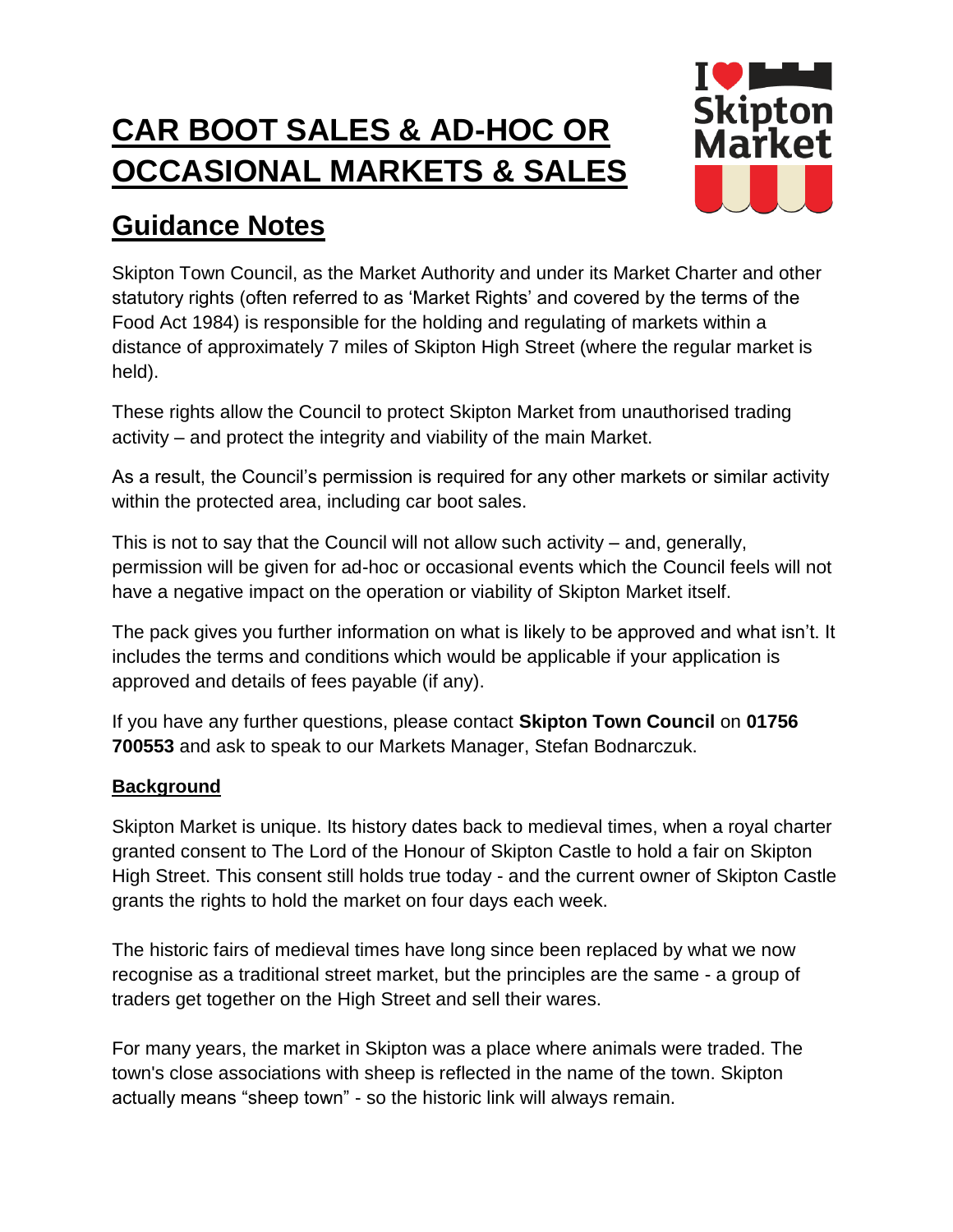Skipton Market is an outdoor market which operates every **Monday, Wednesday, Friday and Saturday** throughout the year. It is located directly on the High Street in the centre of Skipton a tourist-based market town on the edge of the beautiful Yorkshire Dales.

On each market day, stalls are erected on the area of the High Street known as the setts. These are, in effect, cobbled areas between the formal footpaths and the main road.

From an administration point of view, the current Market is managed by Skipton Town Council as part of its Town Centre Management function.

The Council's responsibilities, under the terms of the Market Charter and associated legislation through the Food Act 1984, include ensuring that no unauthorised activities take place which might impact on the operation or viability of the Market.

Those responsibilities extend to any activities taking place within a distance of six and two-thirds miles from the 'Market Place' in this case Skipton High Street.

# **What Kind of Operations are Covered?**

The permission of Skipton Town Council is required for any activity which could be regarded as a 'market'

A 'market' is generally defined as "a concourse of buyers and sellers"

Without prejudice, the kind of activities which would require the permission of the Council include (but are not limited to):

- **Car Boot Sales**
- **Table Top Sales**
- **Occasional Sales or Markets**
- **Farmers Markets**
- **Antiques Markets**
- **Flea Markets**
- **Craft Fairs**
- **Specialist Sales or Fairs (i.e Record or CD fairs)**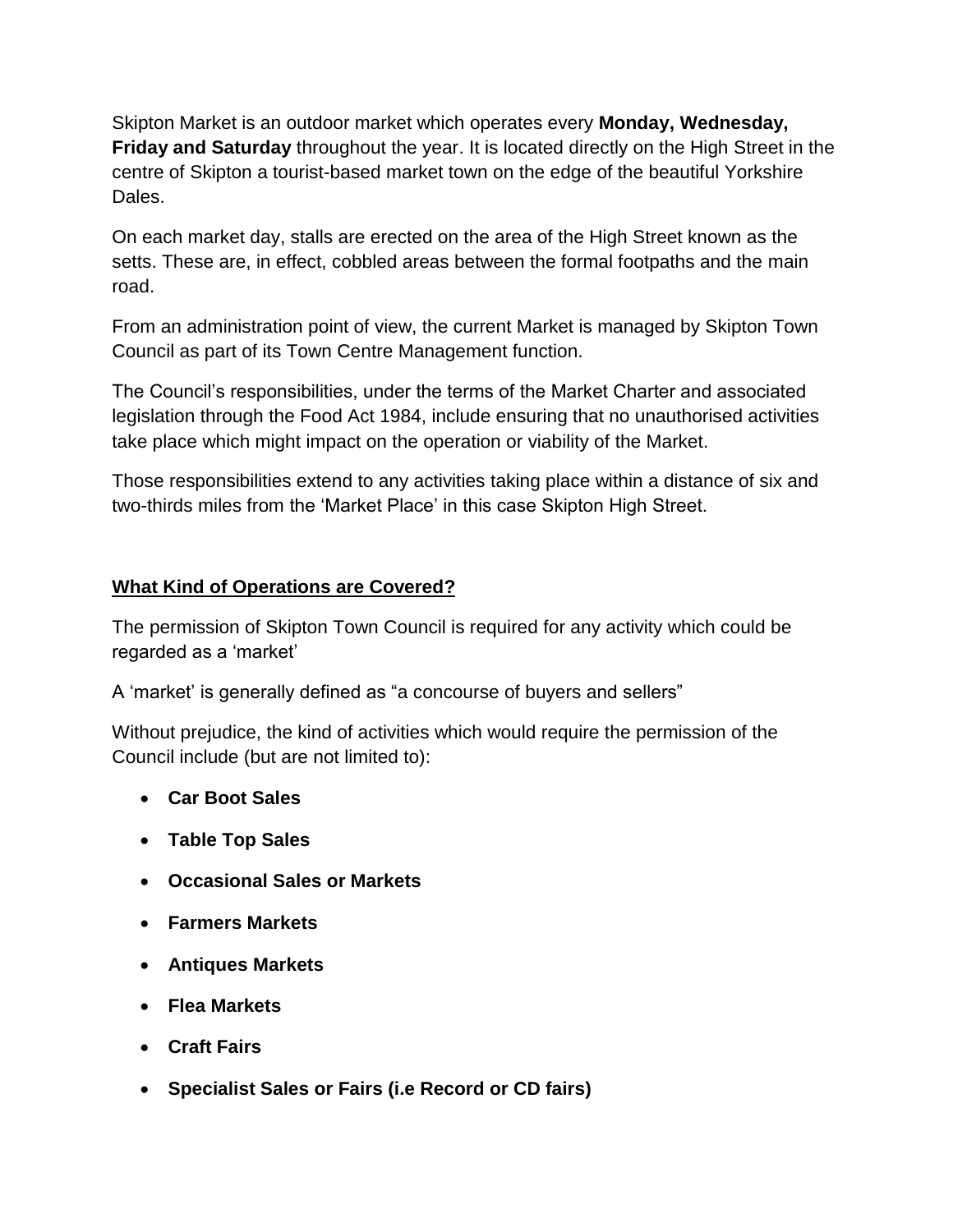# **What is Likely to be Approved?**

The purpose of regulating these activities is purely to protect the interests of the main Skipton Market.

Provided that the Council is of the opinion that the activity will not have a negative impact on the main Skipton Market, permission is likely to be approved.

The decision of the Council, in its capacity of Market Authority, will be final.

The Council will take into account factors such as:

- The location and proximity of the activity
- The date/day and times of the activity
- The frequency of the activity
- The size and nature of the activity
- The type of good(s) for sale
- Whether the activity is for commercial gain or is for community/charity and/or fundraising purposes (this information will also be used in deciding whether or not to charge a fee).
- The experience and/or ability of the applicant to manage the event (this would include such matters as satisfying health and safety, public liability, food safety and other such legislation).
- How many other events are proposed for the same day within the area of the Council's jurisdiction

## **What is NOT Likely to be Approved?**

The Council is **unlikely** to approve any activity which it sees as having a direct or indirect negative impact on the main Skipton Market or on the 'Market Rights' held by the Council. Clearly, for example, the Council would not approve any proposal to create an additional regular market within the area covered by its jurisdiction.

The Council is also unlikely to approve multiple, regular applications for high volumes of the same activity in the same location – particularly if for commercial gain.

## **Each individual application is reviewed on its own merit.**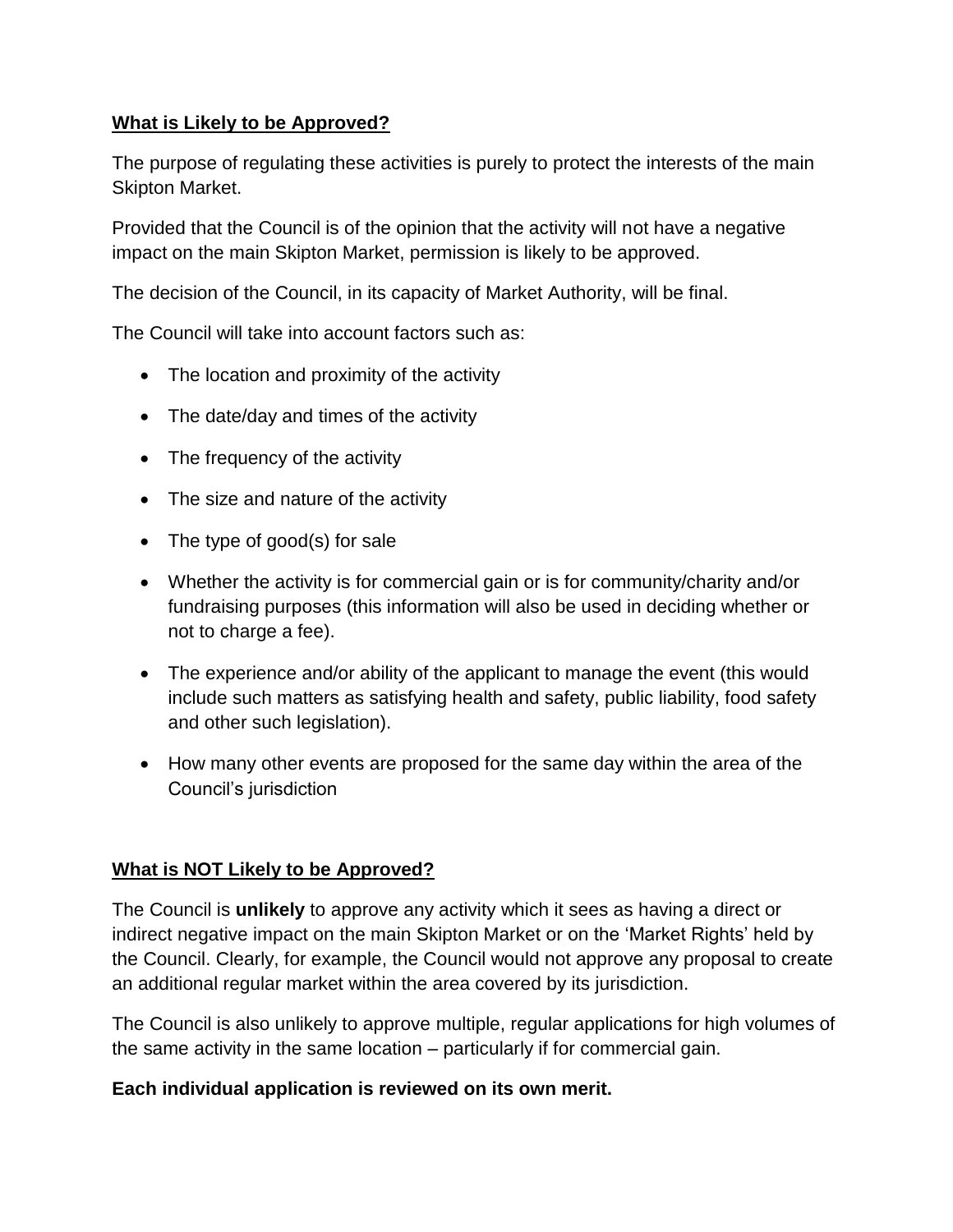## **Fees and Charges**

In granting permission for an event, the Council MAY levy an application fee. Generally such fees will be charged as shown below (correct at  $1<sup>st</sup>$  July 2018, subject to change).

**You should NOT send any payment with your application.** The Council will review your application and decide whether to charge a fee. If it does decide to charge a fee, the Council's decision (based on its opinion and on the information you provide in the application) will be final.

Final permission will not be granted and no licence will be issued until full payment of any fee has been received.

The following is for guidance but sets out the broad principles on which the Council will make its decision:

- **Car Boot Sales (up to 50 vehicles):** A flat application fee of £100 (plus VAT at 20% – i.e **a total of £120**) for events which are, or in the opinion of the Council are, of a commercial nature (i.e where the organiser retains all or part of any of the proceeds of the event)
- The application fee will be waived (at the Council's discretion) where it can be demonstrated that 100% of the proceeds will go to a recognised **local** charity, recognised community group or bona-fide community project.
- In the case of a recognised charity, where it cannot be demonstrated that 100% of the proceeds will go directly to the benefit of a local branch, an application fee of £50 (plus VAT at 20% - i.e a total of £60) will be charged.
- **Car Boot Sales (over 50 vehicles):** The application fee, where payable, will increase to £150 (plus VAT at 20% - i.e **a total of £180**).
- Again the fee may be waived or discounted, at the discretion of the Council, for recognised charities or community groups.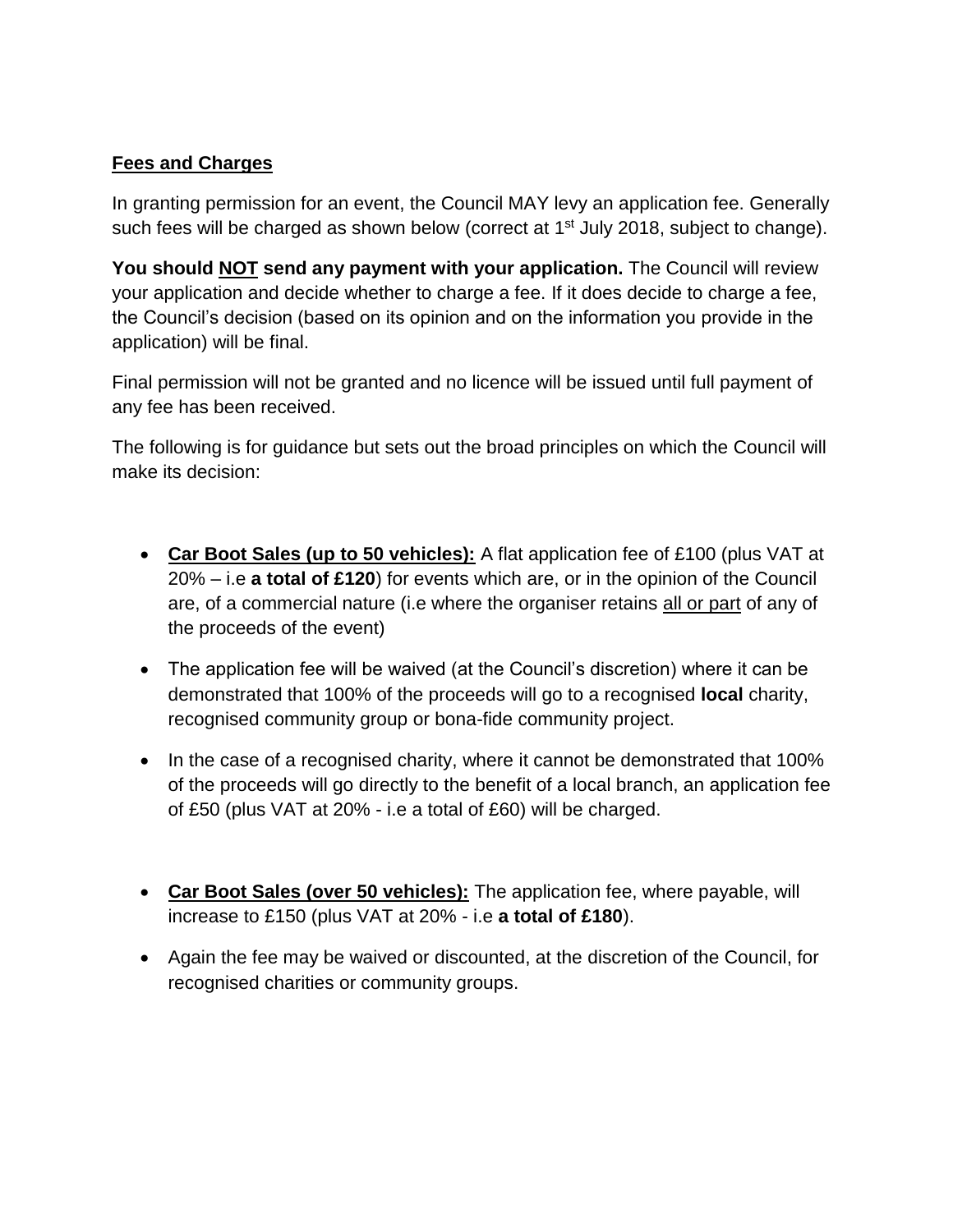- **Other Ad-Hoc Sales or Occasional Markets**: An application fee of either £100 or £200 plus VAT (i.e either £120 or £240) will be charge for events which are, or in the opinion of the Council are, of a commercial nature (i.e where the organiser retains all or part of any of the proceeds of the event). The level of fee will be dependent upon the size and nature of the proposed event.
- Once again, the fee may be waived or discounted, at the discretion of the Council, for recognised charities or community groups.
- **Regular or Periodic Sales or Fairs (Farmers Markets, Craft Fairs, Record & CD Fairs, Flea Markets and other similar activities**: Requests to hold activities of this nature will always be considered on a bespoke basis – and fees will be discussed and agreed as part of the application process.

# **Health & Safety & Relevant Permissions**

In ALL cases, regardless of whether the activity is or a commercial nature or otherwise, the Council will need to be satisfied that the applicant has in place all appropriate risk assessments and procedures to ensure the safe operation of the event – and that they have taken into consideration the impact of the event on neighbouring properties and the surrounding road and pedestrian infrastructure.

You will need to be able to demonstrate that you have the full permission of the landowner to hold the event.

The Council will discuss these requirement with you as part of the application process.

#### **Public Liability**

Again, in ALL cases, the Council will need to be satisfied that you hold a sufficient level of public liability insurance which clearly covers you or your organisation for the operation of the event.

#### **Data Protection & GDPR**

The Council may hold details of you and your organisation on file in connection with your application and in line with its data protection and GDPR policy. The Council will only use your data for the purposes of processing your application.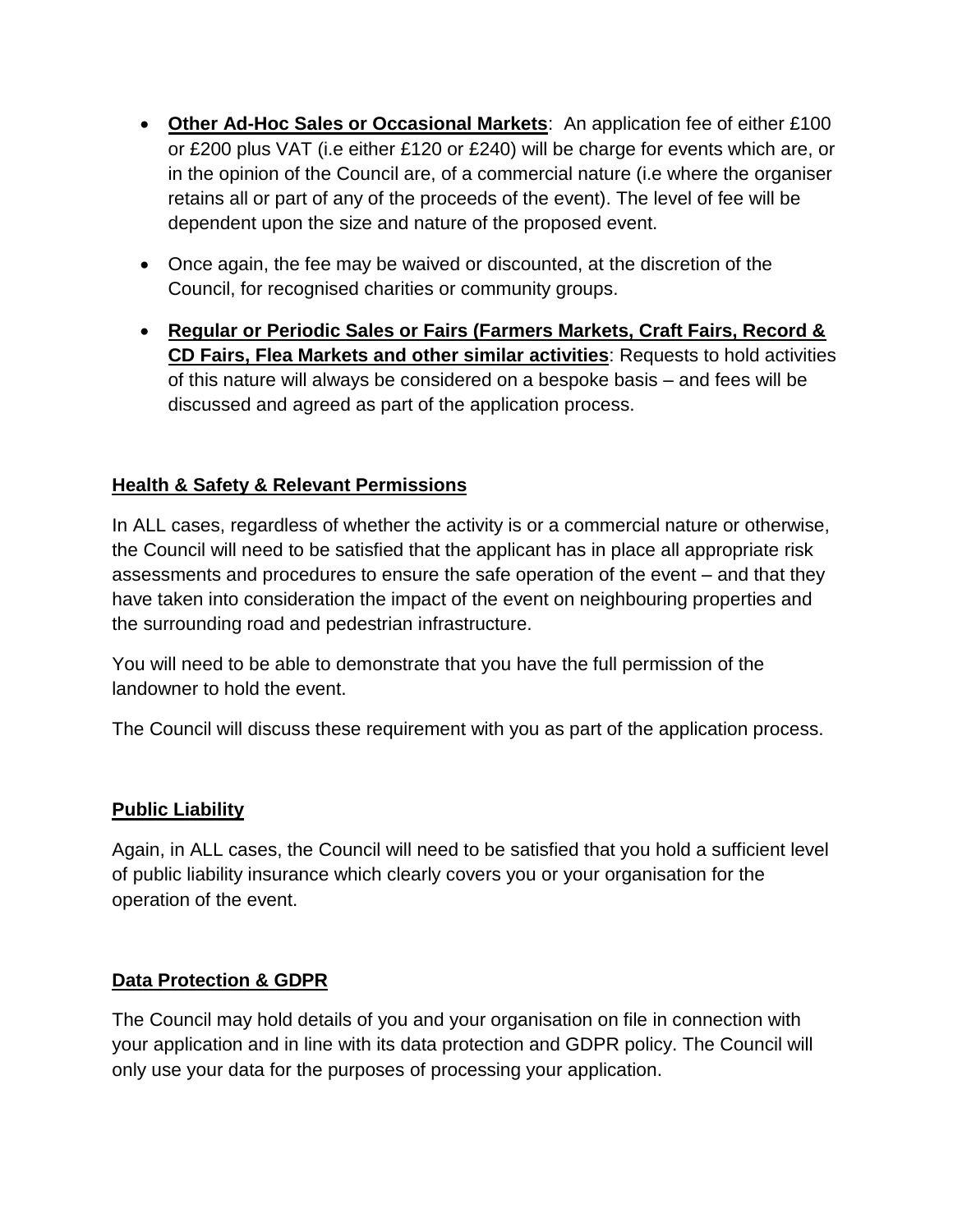# **APPLICATION PROCESS**

 **If you wish to hold ANY event, commercial or otherwise, covered by the Council's 'Market Rights' and detailed in these guidance notes, you should complete and submit an APPLICATION FOR APPROVAL.**

You **MUST** submit the form **AT LEAST 28 DAYS BEFORE THE DATE OF YOUR EVENT**. The Council will process applications on a first-come, first-served basis, so the earlier you submit your application the less likely the Council is to reject your application because your requested date is over-subscribed.

You **MUST NOT** advertise any event until you have the Council's approval.

 **Please complete the form in as much detail as you can. In particular, it is very important that we have as much information as possible about the type of event you propose to hold.**

It is also important that you indicate whether your proposed event is planned for commercial gain (either in full or part).

# *It may jeopardise any future applications if you fail to declare any commercial aspect of your proposed event.*

 **Once you have completed the form you should submit it to the Council either by post or email. Contact details are shown below. When we have received your completed application form, it will be assessed by the Council.**

We may contact you to discuss your application or to ask for additional information – particularly where there is a commercial element to your proposed event.

- **Once the application has been assessed, you will be contacted and informed of the outcome.**
- **If your application is successful the Council will issue either a 'Permission to Hold an Event' or a licence whichever is most appropriate.**

You will also be informed if a fee is payable. *Permissions or Licences will not be sent until any fee required has been received by the Council.*

 **If your application is not successful, the Council will inform you of the reason(s) why.**

Skipton Town Council reserves the right to decline any application.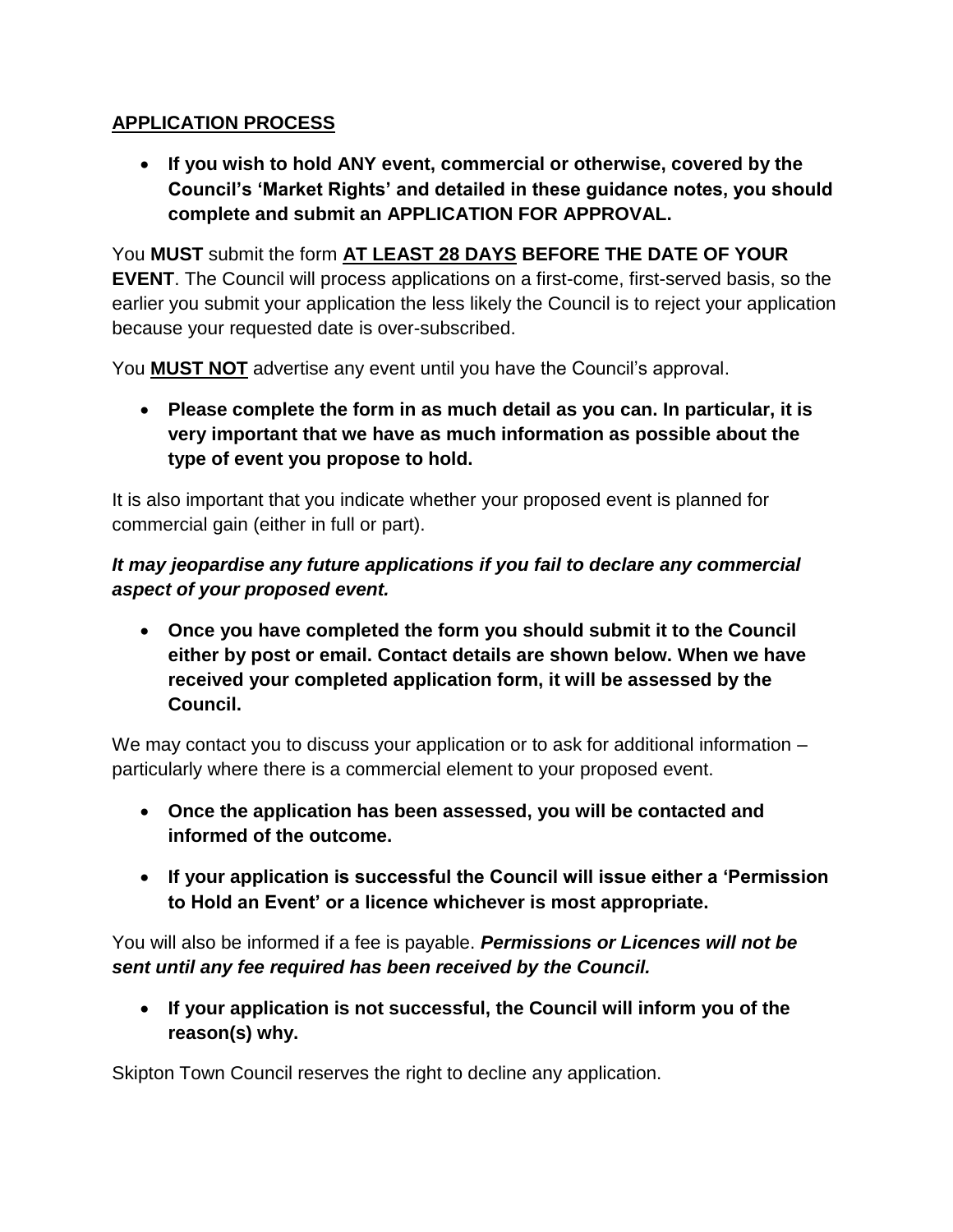#### **Further Assistance**

If you need any assistance in completing the application form, or if you would like any advice or clarification, please do not hesitate to get in touch. The Council will be happy to assist.

#### **Contact Details:**

**Telephone**: 01756 700553

**Email**: [market@skiptontowncouncil.gov.uk](mailto:market@skiptontowncouncil.gov.uk)

**Social Media**: facebook.com/skiptonmarket

## **COMPLETED APPLICATION FORMS SHOULD BE RETURNED TO:**

**Skipton Market, Skipton Town Council, Town Hall, High Street, SKIPTON, BD23 1FD**

Or emailed to: [market@skiptontowncouncil.gov.uk](mailto:market@skiptontowncouncil.gov.uk)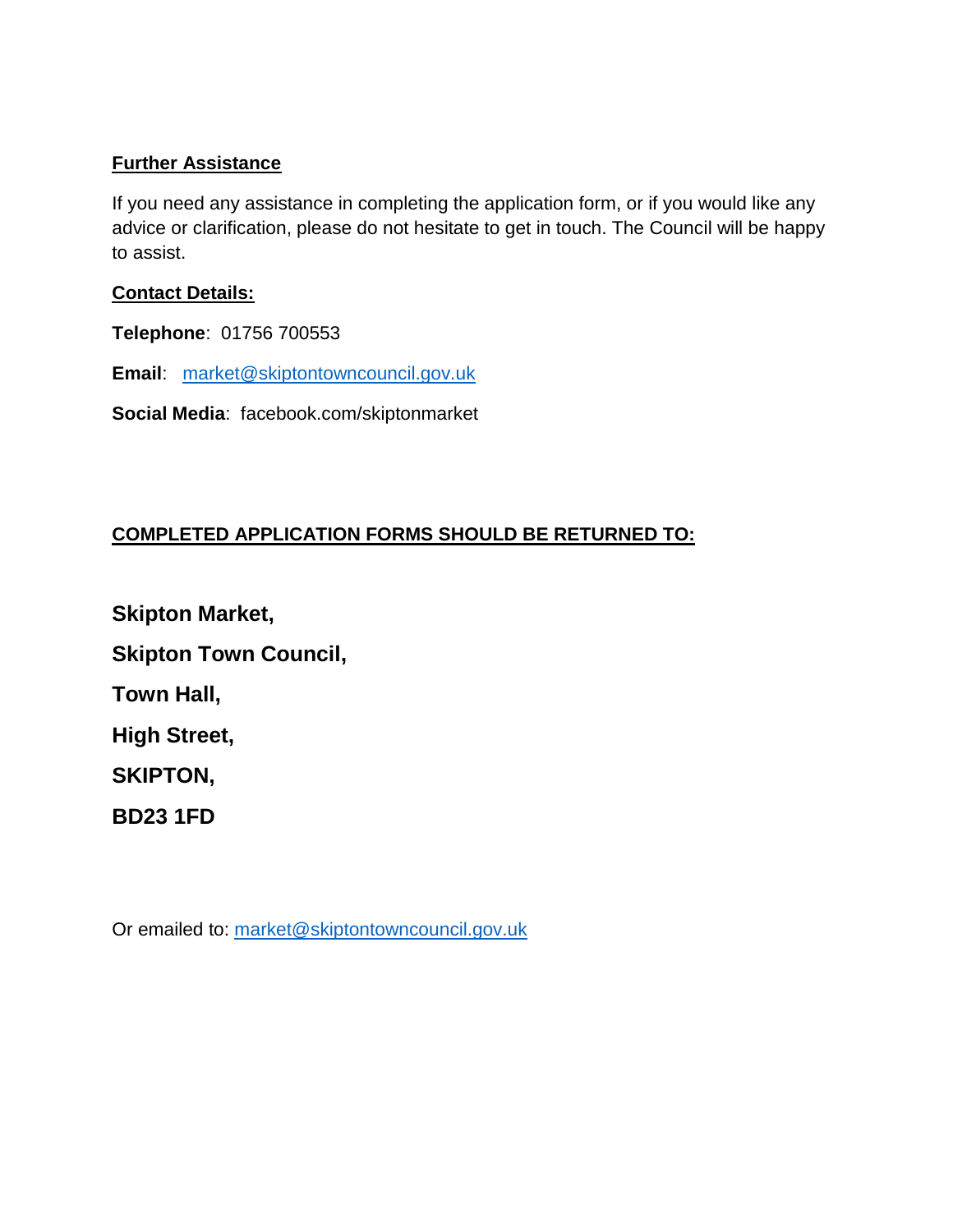# **TERMS & CONDITIONS**

# **CAR BOOT SALES & AD-HOC SALES**

- 1) The Market Charter and General Market Rights held by the Council cover all applicable activities held within a radius of six and two-thirds miles of Skipton Market Place – Skipton High Street, Skipton, BD23 1FD.
- 2) Applicable activities include any 'concourse of buyers and sellers' and, without prejudice to the Council, include (but are not limited to) Car Boot Sales, Antique & Collectors Fairs, Flea Markets, Farmers Markets, Craft Fairs, Table Top Sales and any other occasional sale or market. For the purposes of the remainder of these terms and conditions any or all of the above activities shall be referred to as an 'event'.
- 3) A relevant 'Permission to Hold an Event' or a licence must be obtained before any event is held or publicised. Applications must be made on the Council's application form and must be submitted at least 28 days prior to the date of the event.
- 4) For the purposes of these terms and conditions an event will be classed as 'commercial' if all or part of the proceeds of the event are retained by the organiser for their own personal gain or that of the business or organisation they represent. The Council's interpretation of this shall be final.
- 5) For the purposes of these terms and conditions a charity, community group or project is described as one which is registered under the Charities Act 1960, with a local branch or its headquarters based within the Parish of Skipton; or any such organisation based in the Parish of Skipton (or within six and two-thirds miles of Skipton High Street) which will devote the whole of any monies raised to the welfare of a community or to a bona-fide community project. The Council's interpretation of this shall be final.
- 6) The applicant must not confirm, advertise or promote any event until the permission of the Council has been obtained.
- 7) The Council reserves the right to decline any application at its discretion.
- 8) The Council will not issue any 'Permission' or licence until the required fee (if any) has been paid to the Council.
- 9) The Council reserves the right to take further action to protect its Market Rights in the event of any unauthorised event taking place.
- 10)Any breach of these terms and conditions shall invalidate any 'Permission' or licence and may influence the Council in deciding whether to approve any future application.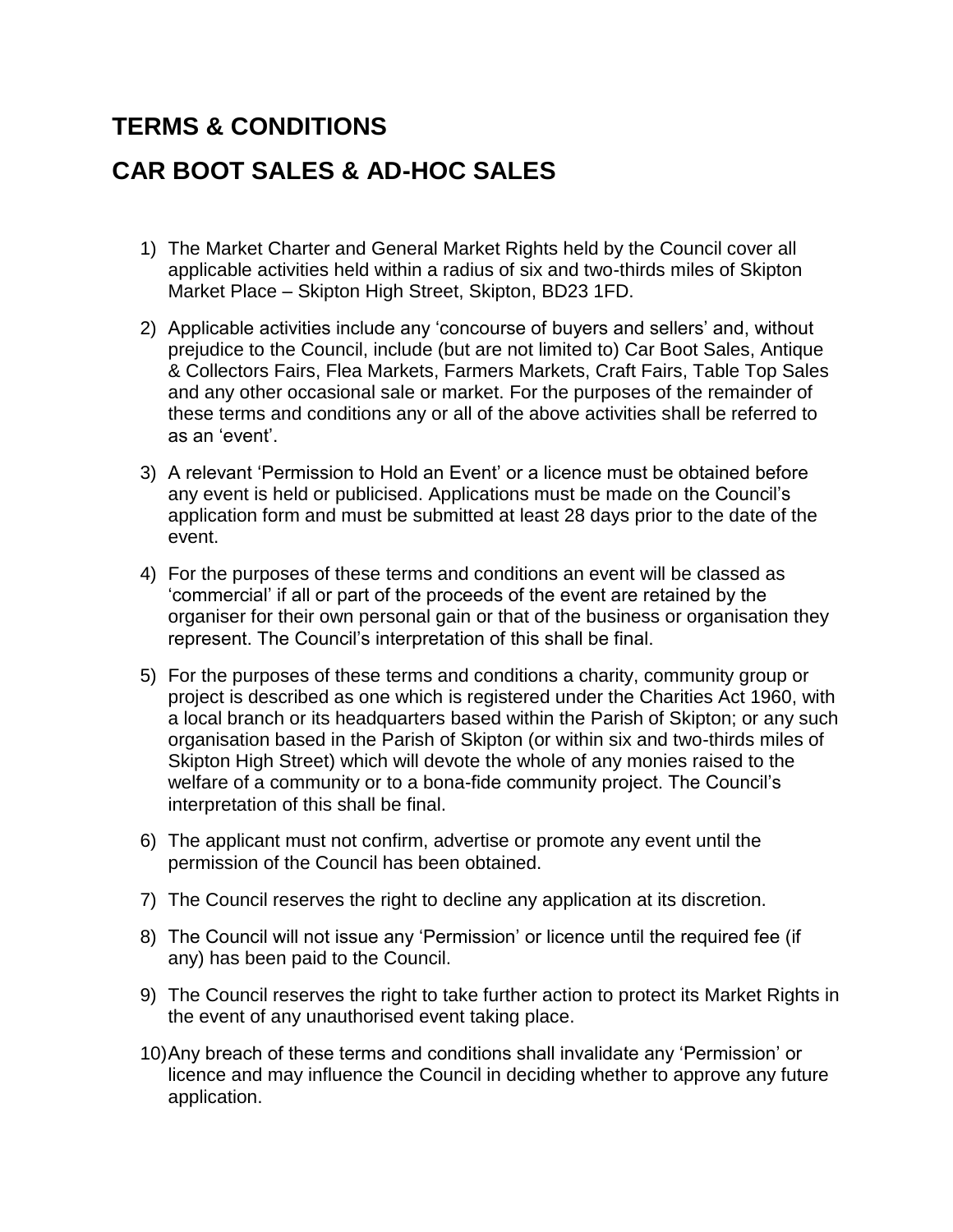- 11)The Council, at its discretion, may place restrictions on the frequency of events held by any organisation or at any one venue.
- 12)The Council may, at its discretion, place restrictions on the size of any event or on the number of traders allowed at an event.
- 13)Any event held on a Sunday must comply with any applicable regulations imposed by the Sunday Trading Act 1994.
- 14)The event organiser must have the permission of the landowner to hold the event on their land.
- 15)The event organiser must take into consideration and make appropriate arrangements for dealing with all matters relating to the operation of the event including, but not limited to, highways issues, management, road and pedestrian safety; waste and refuse disposal; disturbance and annoyance to neighbouring properties and/or businesses.
- 16)In promoting or marketing any approved event, the event organiser must ensure that no flyposting or other unlawful advertising is undertaken. Any advertising must not be misleading, improper or immoral. The event organiser must comply with any reasonable request of the Council to remove any materials which are in breach of this requirement.
- 17)The event organiser must hold any relevant insurances for public liability and must ensure that any trader at the event is similarly provided for.
- 18)The event organiser must also ensure that relevant procedures are in place covering matters such as risk management, health and safety, food hygiene etc.
- 19)The event organiser will provide copies of any such insurances, certificates, policies and procedures to the Council on request.
- 20)The event organiser must keep a record of all traders attending the event including, where appropriate, names, addresses, contact details and (in the case of a car boot sale) vehicle registration numbers. If requested, such information must be made available to the Council, Police, Trading Standards and other enforcement agencies.
- 21)The event organiser must take all reasonable steps to ensure, to the best of their ability, that no stolen, fake or counterfeit goods are displayed or sold at the event.
- 22)The event organiser must take all reasonable steps to ensure, to the best of their ability, that no illegal goods are displayed or sold; that no restricted items are sold to minors; and that no goods requiring a licence are sold without the appropriate licence in place.
- 23)The event organiser will be responsible for ensuring that all traders at the event conduct themselves in an orderly manner.